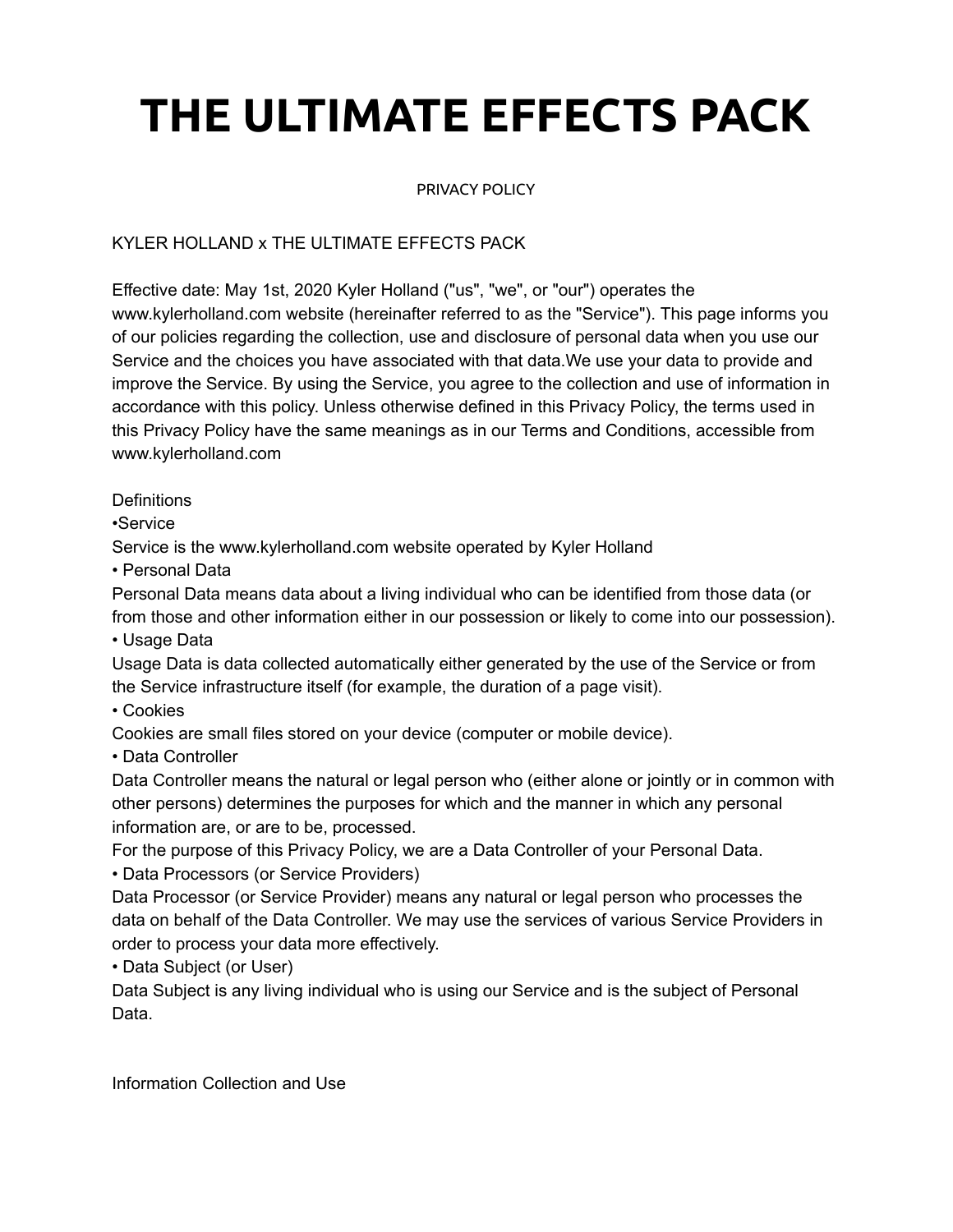We collect several different types of information for various purposes to provide and improve our Service to you.

### Types of Data Collected

## Personal Data

While using our Service, we may ask you to provide us with certain personally identifiable information that can be used to contact or identify you ("Personal Data"). Personally identifiable information may include, but is not limited to:

- Email address
- First name and last name
- Phone number
- Address, State, Province, ZIP/Postal code, City

• Cookies and Usage Data We may use your Personal Data to contact you with newsletters, marketing or promotional materials and other information that may be of interest to you. You may opt out of receiving any, or all, of these communications from us by following the unsubscribe link or the instructions provided in any email we send.

## Usage Data

We may also collect information on how the Service is accessed and used ("Usage Data"). This Usage Data may include information such as your computer's Internet Protocol address (e.g. IP address), browser type, browser version, the pages of our Service that you visit, the time and date of your visit, the time spent on those pages, unique device identifiers and other diagnostic data.

## Tracking & Cookies Data

We use cookies and similar tracking technologies to track the activity on our Service and we hold certain information.Cookies are files with a small amount of data which may include an anonymous unique identifier. Cookies are sent to your browser from a website and stored on your device. Other tracking technologies are also used such as beacons, tags and scripts to collect and track information and to improve and analyse our Service.You can instruct your browser to refuse all cookies or to indicate when a cookie is being sent. However, if you do not accept cookies, you may not be able to use some portions of our Service.

Examples of Cookies we use:

• Session Cookies. We use Session Cookies to operate our Service.

#### Use of Data

Kyler Holland uses the collected data for various purposes:

- To provide and maintain our Service
- To notify you about changes to our Service
- To provide customer support
- To gather analysis or valuable information so that we can improve our Service
- To monitor the usage of our Service
- To detect, prevent and address technical issues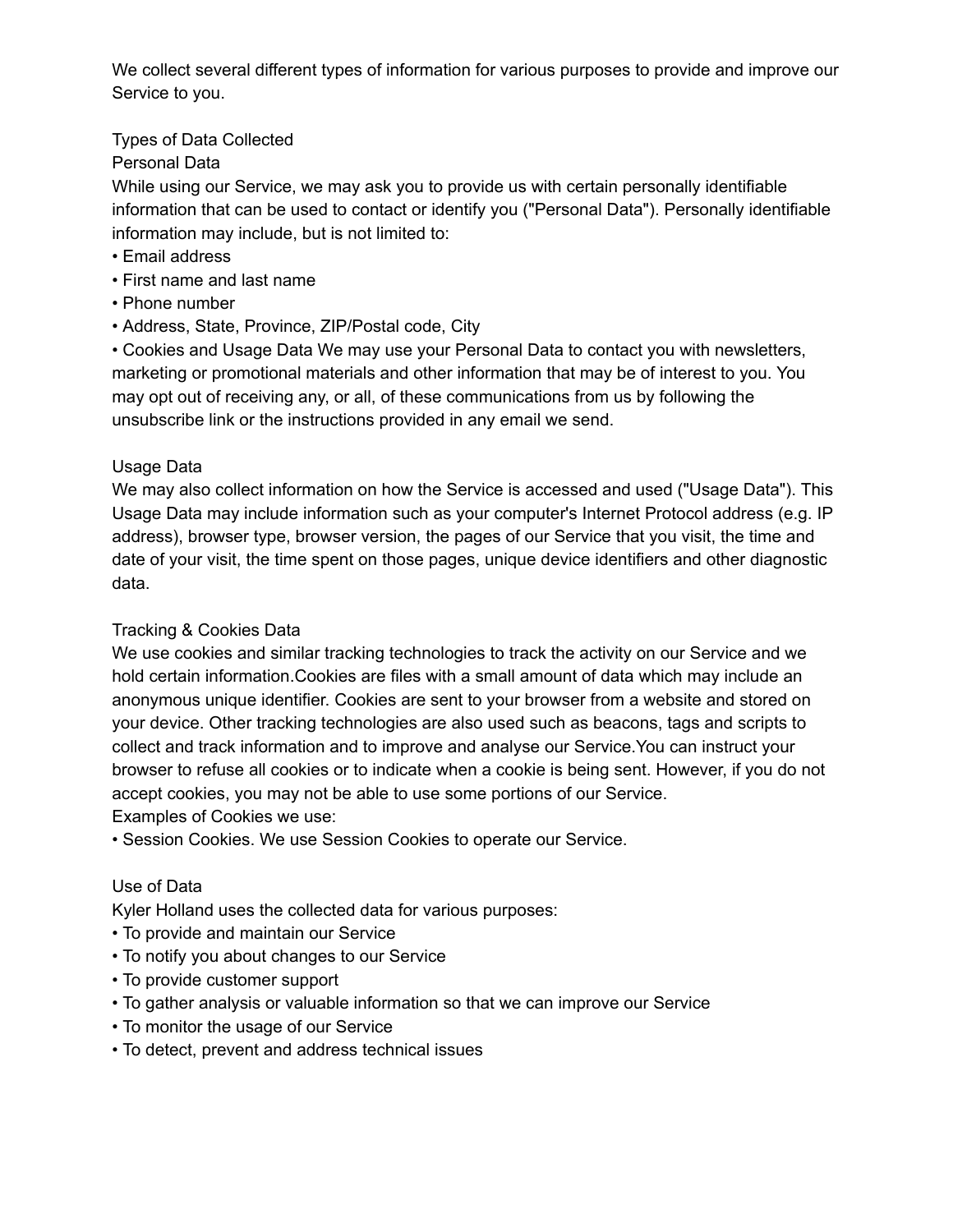• To provide you with news, special offers and general information about other goods, services and events which we offer that are similar to those that you have already purchased or enquired about unless you have opted not to receive such information

### Retention of Data

Kyler Holland will retain your Personal Data only for as long as is necessary for the purposes set out in this Privacy Policy. We will retain and use your Personal Data to the extent necessary to comply with our legal obligations (for example, if we are required to retain your data to comply with applicable laws), resolve disputes and enforce our legal agreements and policies. Kyler Holland will also retain Usage Data for internal analysis purposes. Usage Data is generally retained for a shorter period of time, except when this data is used to strengthen the security or to improve the functionality of our Service, or we are legally obligated to retain this data for longer periods.

## Transfer of Data

Your information, including Personal Data, may be transferred to - and maintained on computers located outside of your state, province, country or other governmental jurisdiction where the data protection laws may differ from those of your jurisdiction. If you are located outside United States and choose to provide information to us, please note that we transfer the data, including Personal Data, to United States and process it there.Your consent to this Privacy Policy followed by your submission of such information represents your agreement to that transfer. Kyler Holland will take all the steps reasonably necessary to ensure that your data is treated securely and in accordance with this Privacy Policy and no transfer of your Personal Data will take place to an organisation or a country unless there are adequate controls in place including the security of your data and other personal information.

## Disclosure of Data

## Legal Requirements

Kyler Holland may disclose your Personal Data in the good faith belief that such action is necessary to:

- To comply with a legal obligation
- To protect and defend the rights or property of Kyler Holland
- To prevent or investigate possible wrongdoing in connection with the Service
- To protect the personal safety of users of the Service or the public
- To protect against legal liability

## Security of Data

The security of your data is important to us but remember that no method of transmission over the Internet or method of electronic storage is 100% secure. While we strive to use commercially acceptable means to protect your Personal Data, we cannot guarantee its absolute security.

We do not support Do Not Track ("DNT"). Do Not Track is a preference you can set in your web browser to inform websites that you do not want to be tracked.You can enable or disable Do Not Track by visiting the Preferences or Settings page of your web browser.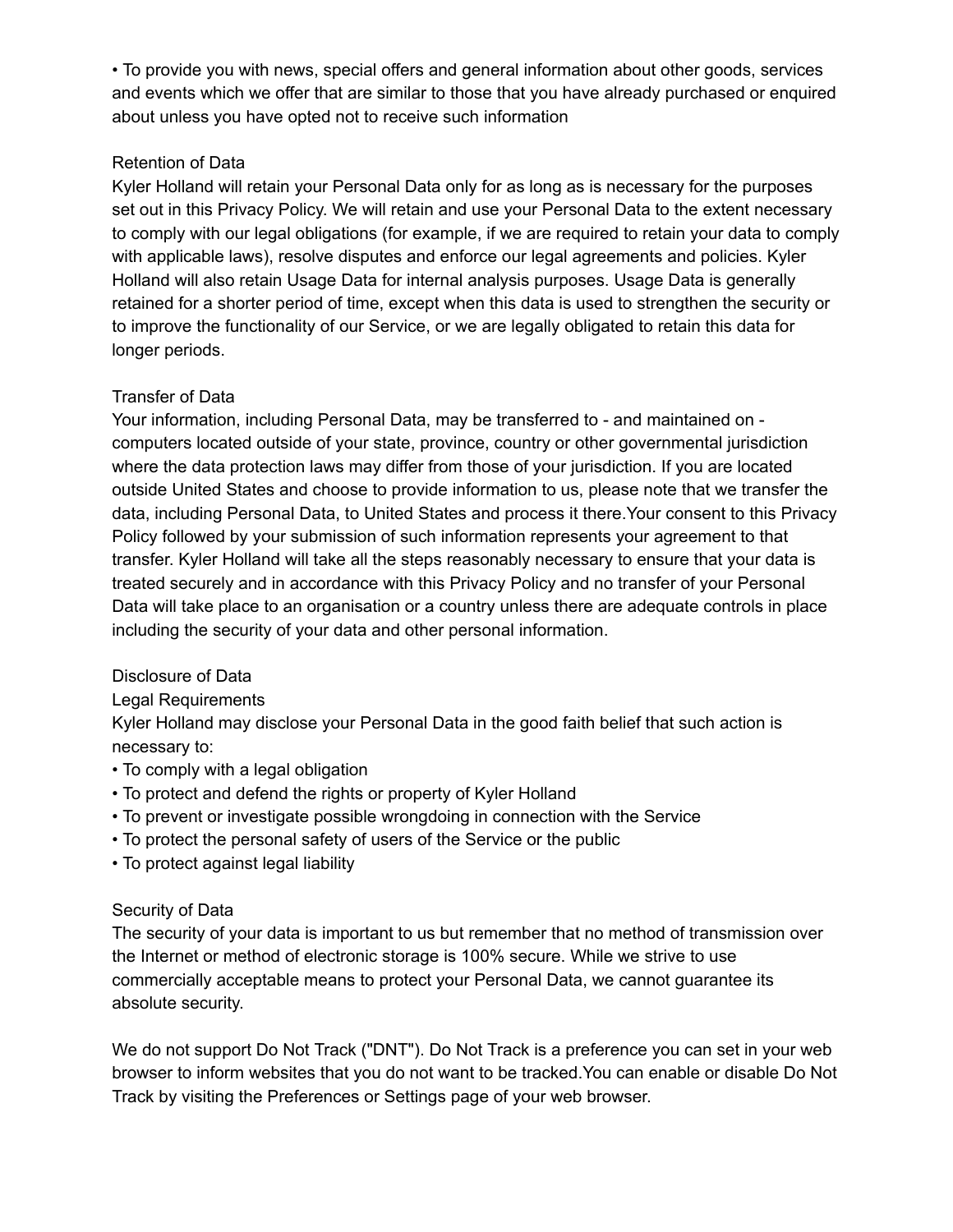Your Data Protection Rights under the General Data Protection Regulation (GDPR) If you are a resident of the European Economic Area (EEA), you have certain data protection rights. Kyler Holland aims to take reasonable steps to allow you to correct, amend, delete or limit the use of your Personal Data.If you wish to be informed about what Personal Data we hold about you and if you want it to be removed from our systems, please contact us.In certain circumstances, you have the following data protection rights:

• The right to access, update or delete the information we have on you. Whenever made possible, you can access, update or request deletion of your Personal Data directly within your account settings section. If you are unable to perform these actions yourself, please contact us to assist you.

• The right of rectification. You have the right to have your information rectified if that information is inaccurate or incomplete.

• The right to object. You have the right to object to our processing of your Personal Data.

• The right of restriction. You have the right to request that we restrict the processing of your personal information.

• The right to data portability. You have the right to be provided with a copy of the information we have on you in a structured, machine-readable and commonly used format.

• The right to withdraw consent. You also have the right to withdraw your consent at any time where Kyler Holland relied on your consent to process your personal information.

Please note that we may ask you to verify your identity before responding to such requests. You have the right to complain to a Data Protection Authority about our collection and use of your Personal Data. For more information, please contact your local data protection authority in the European Economic Area (EEA).

#### Service Providers

We may employ third party companies and individuals to facilitate our Service ("Service Providers"), provide the Service on our behalf, perform Service-related services or assist us in analysing how our Service is used.These third parties have access to your Personal Data only to perform these tasks on our behalf and are obligated not to disclose or use it for any other purpose.

## **Analytics**

We may use third-party Service Providers to monitor and analyse the use of our Service.

• Google Analytics

Google Analytics is a web analytics service offered by Google that tracks and reports website traffic. Google uses the data collected to track and monitor the use of our Service. This data is shared with other Google services. Google may use the collected data to contextualise and personalise the ads of its own advertising network.

You can opt-out of having made your activity on the Service available to Google Analytics by installing the Google Analytics opt-out browser add-on. The add-on prevents the Google Analytics JavaScript (ga.js, analytics.js and dc.js) from sharing information with Google Analytics about visits activity.

For more information on the privacy practices of Google, please visit the Google Privacy & Terms web page: https://policies.google.com/privacy?hl=enBehavioral Remarketing Kyler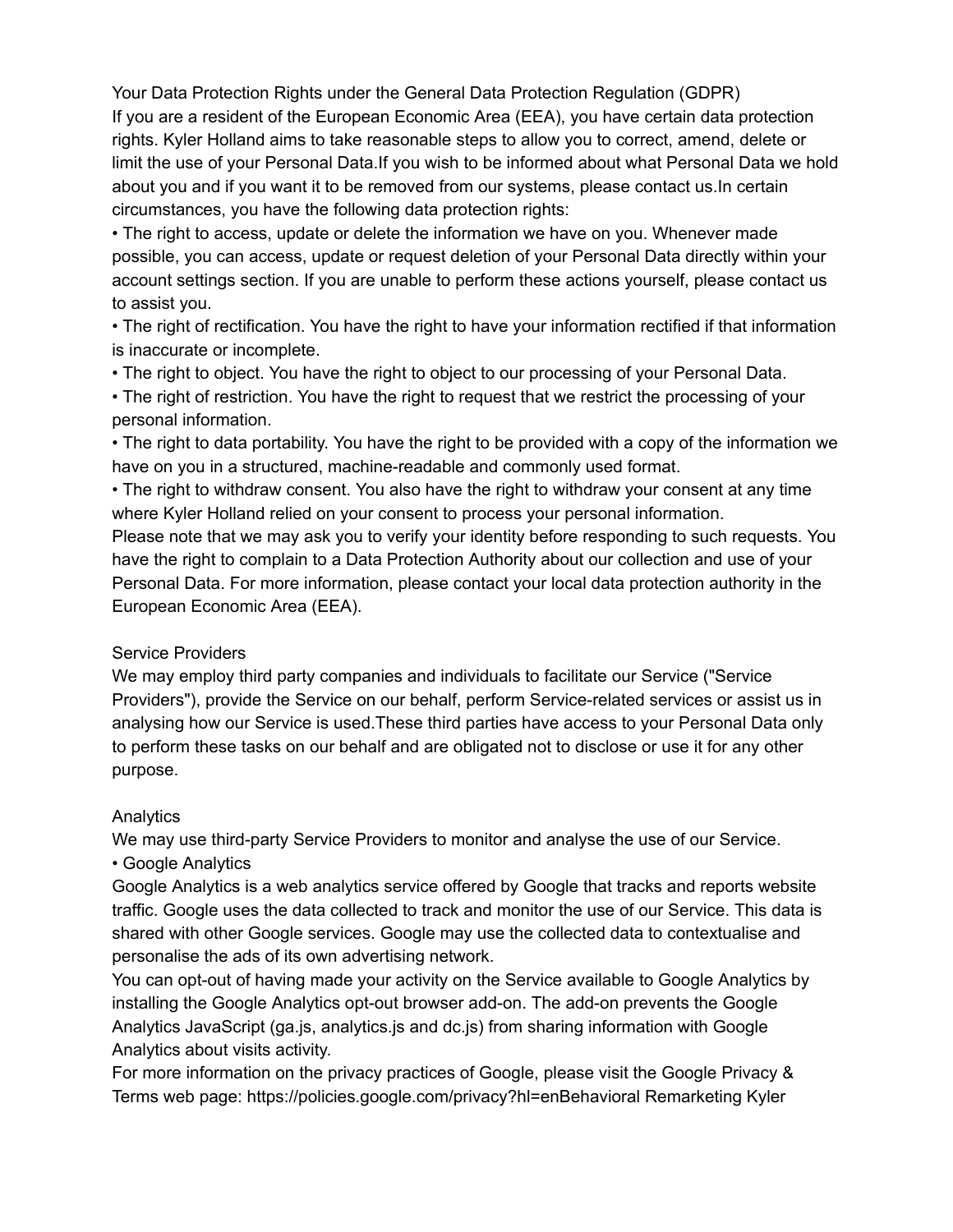Holland uses remarketing services to advertise on third party websites to you after you visited our Service. We and our third-party vendors use cookies to inform, optimize and serve ads based on your past visits to our Service.Facebook

Facebook remarketing service is provided by Facebook Inc.

You can learn more about interest-based advertising from Facebook by visiting this page: https://www.facebook.com/help/164968693837950

To opt-out from Facebook's interest-based ads, follow these instructions from Facebook: https://www.facebook.com/help/568137493302217

Facebook adheres to the Self-Regulatory Principles for Online Behavioural Advertising established by the Digital Advertising Alliance. You can also opt-out from Facebook and other participating companies through the Digital Advertising Alliance in the USA

http://www.aboutads.info/choices/, the Digital Advertising Alliance of Canada in Canada http://youradchoices.ca/ or the European Interactive Digital Advertising Alliance in Europe http://www.youronlinechoices.eu/, or opt-out using your mobile device settings.

For more information on the privacy practices of Facebook, please visit Facebook's Data Policy: https://www.facebook.com/privacy/explanationPinterest

Pinterest remarketing service is provided by Pinterest Inc.

You can opt-out from Pinterest's interest-based ads by enabling the "Do Not Track" functionality of your web browser or by following Pinterest instructions:

http://help.pinterest.com/en/articles/personalization-and-data

You can learn more about the privacy practices and policies of Pinterest by visiting their Privacy Policy page: https://about.pinterest.com/en/privacy-policyPaymentsWe may provide paid products and/or services within the Service. In that case, we use third-party services for payment processing (e.g. payment processors).We will not store or collect your payment card details. That information is provided directly to our third-party payment processors whose use of your personal information is governed by their Privacy Policy. These payment processors adhere to the standards set by PCI-DSS as managed by the PCI Security Standards Council, which is a joint effort of brands like Visa, MasterCard, American Express and Discover. PCI-DSS requirements help ensure the secure handling of payment information.The payment processors we work with are:Stripe

Their Privacy Policy can be viewed at https://stripe.com/us/privacyPayPal / Braintree Their Privacy Policy can be viewed at

https://www.paypal.com/webapps/mpp/ua/privacy-fullLinks to Other SitesOur Service may contain links to other sites that are not operated by us. If you click a third party link, you will be directed to that third party's site. We strongly advise you to review the Privacy Policy of every site you visit.We have no control over and assume no responsibility for the content, privacy policies or practices of any third party sites or services.Children's PrivacyOur Service does not address anyone under the age of 18 ("Children").We do not knowingly collect personally identifiable information from anyone under the age of 18. If you are a parent or guardian and you are aware that your child has provided us with Personal Data, please contact us. If we become aware that we have collected Personal Data from children without verification of parental consent, we take steps to remove that information from our servers.Changes to This Privacy PolicyWe may update our Privacy Policy from time to time. We will notify you of any changes by posting the new Privacy Policy on this page.We will let you know via email and/or a prominent notice on our Service, prior to the change becoming effective and update the